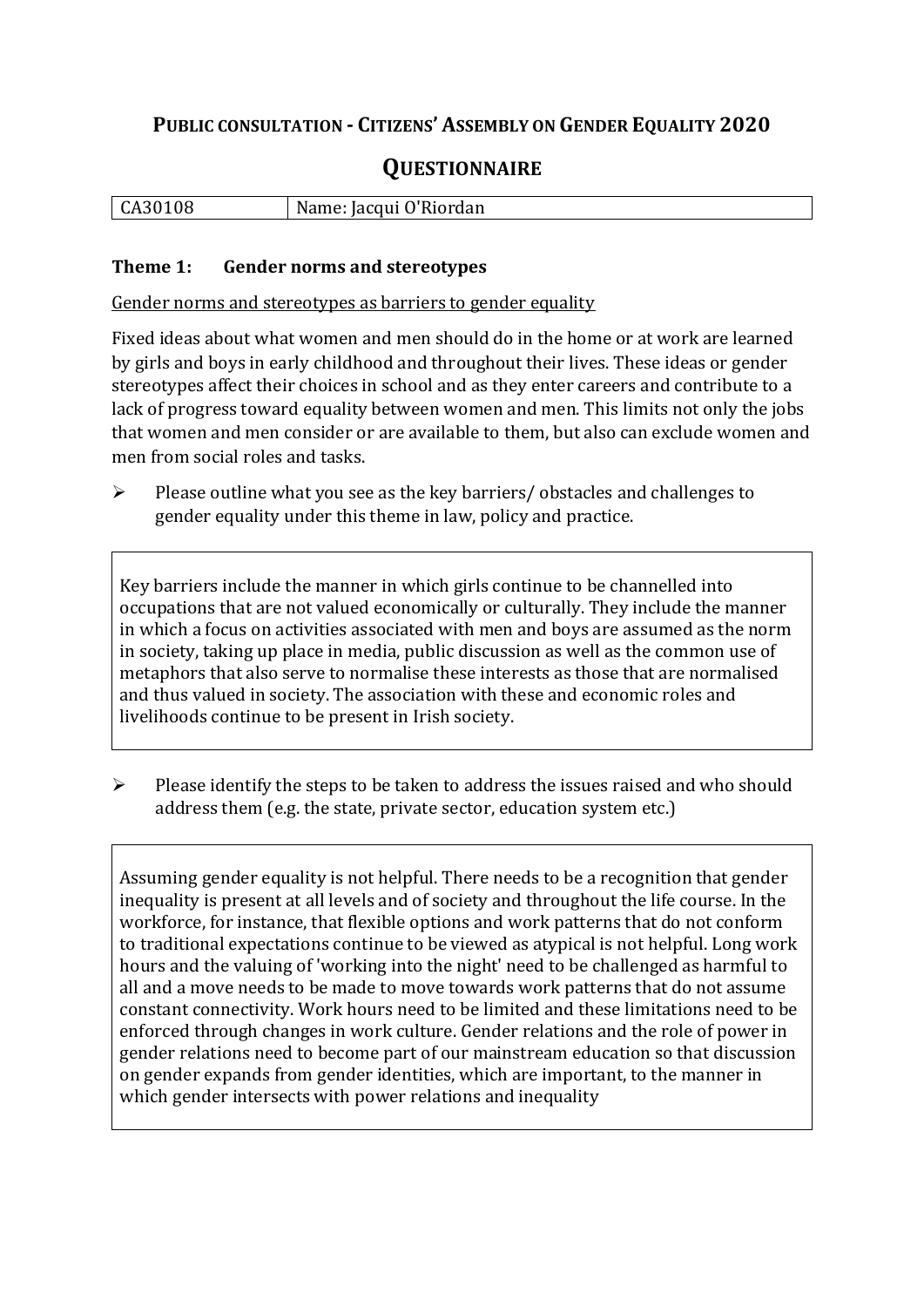## **Theme 2: Work: Occupational segregation by gender, gender discrimination and the gender pay gap**

Women and men are often concentrated into different kinds of jobs and within the same occupations, women are often in work that is less well paid and has less opportunities for career advancement. Women often work in areas where they can work part-time so as to fit in with their caring responsibilities. While many men work in low paid jobs, many professions dominated by women are also low paid, and professions that have become female-dominated have become lower paid. This worsens the gender pay gap (the average difference between the wages of women and men who are working).

➢ Please outline what you see as the key barriers/ obstacles and challenges to gender equality under this theme in law, policy and practice.

A reducionist perspective on care does not help in critically appraising how work and the activities we engage with are valued. Paying more attention to the role and centrality of care in our lives and for the sustainablity of our societies and economies would help re-orient our perspectives from assumptions about how we currently value only a very small proportion of human life in ways that are increasingly unsustainable. There are some very interesting and valuable discussions ongoing in literature on the feminist ethics of care that, if taken seriously, have the potential to re-orient our perspectives on valuing jobs and occupations and those involved in those activities.

➢ Please identify the steps to be taken to address the issues raised and who should address them (e.g. the state, private sector, education system etc.)

In the first instance addressing these issues could take the form of general public discussion / awareness on the dimensions and centrality of care. The state has a central role in this as does the education system. The state also has a role in putting in place frameworks whereby this understanding can be translated into how people are supported and valued.

## **Theme 3. Care, paid and unpaid, as a social and family responsibility**

Care -- the social responsibility of care and women and men's co responsibility for care, especially within the family

Women remain disproportionately responsible for unpaid care and often work in poorly paid care work. For working parents or [lone parents,](https://aran.library.nuigalway.ie/bitstream/handle/10379/6044/Millar_and_Crosse_Activation_Report.pdf?sequence=1&isAllowed=y) balancing paid work with parenting and or caring for older and dependent adults presents significant challenges. Women are [most disadvantaged by these challenges,](https://eige.europa.eu/gender-equality-index/game/IE/W) yet men also suffer from lack of opportunities to share parenting and caring roles. Despite recent legislation and policy initiatives to support early years parental care, [inequalities in the distribution of unpaid](https://www.ihrec.ie/app/uploads/2019/07/Caring-and-Unpaid-Work-in-Ireland_Final.pdf)  [care](https://www.ihrec.ie/app/uploads/2019/07/Caring-and-Unpaid-Work-in-Ireland_Final.pdf) continue between women and men. The cost of childcare has been identified as a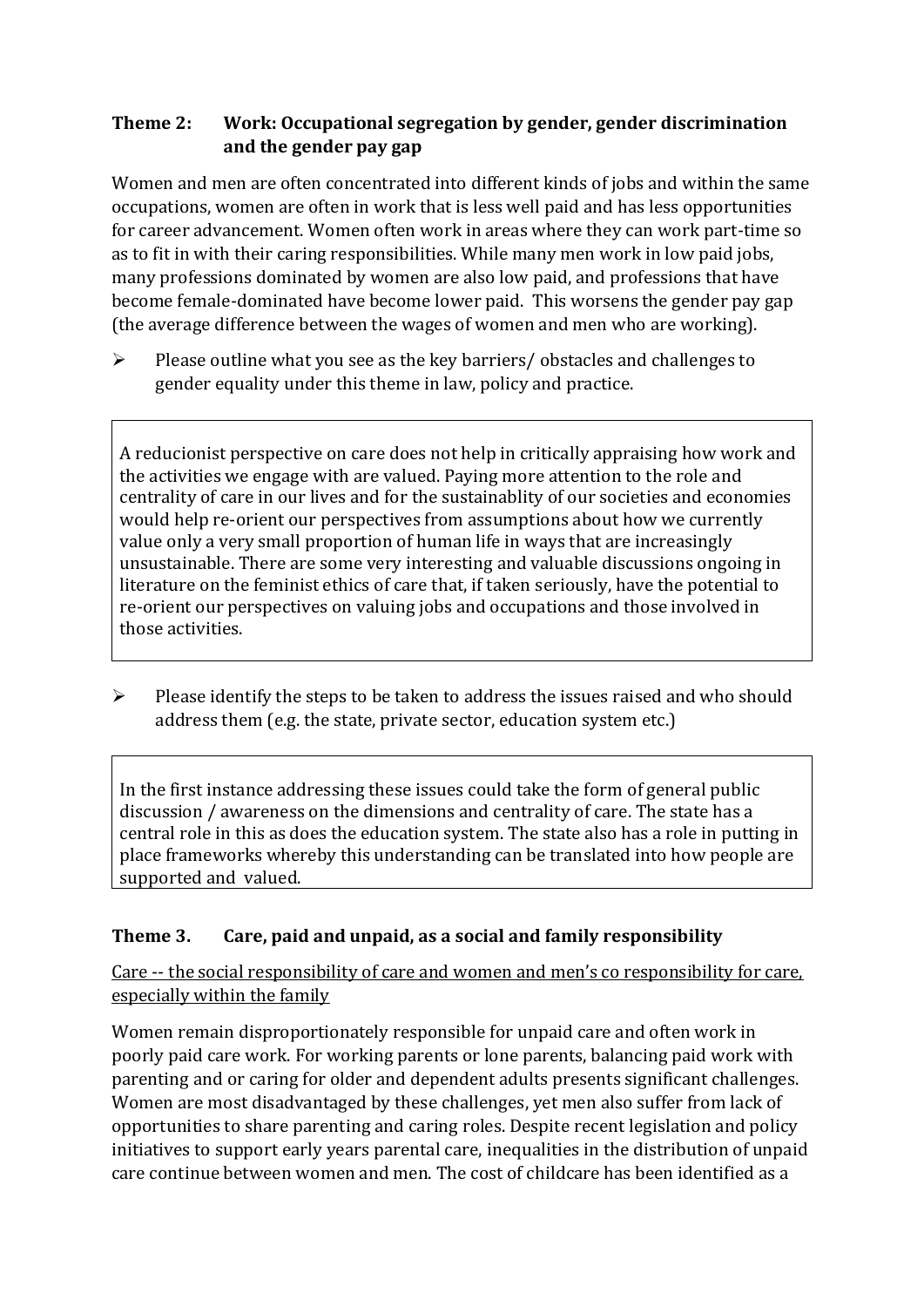particular barrier to work for women alongside responsibilities of caring for older relatives and dependent adults.

➢ Please outline what you see as the key barriers/ obstacles and challenges to gender equality under this them in law, policy and practice.

Care is a public concern and needs to be publicly funded and supported. The narrow focus that there is currently on valuing only what is deemed productive work ignores this reality and while this continues to be the case care will continue to be considered as atypical. Care is something that every human being needs at all times of our lives and is not atypical. This needs to be taken on board fully in order to move towards a society in which whatever the initiative care work, paid and unpaid, will be viewed as a burden and undervalued. Adding care in as an extra component to a framework in which it is viewed as something at the extremes of our live will never be fully inclusive. Nor will it lead lead to alleviating a 'care burden' because of its original conceptualisation as atypical .

 $\triangleright$  Please identify the steps to be taken to address the issues raised and who should address theme (e.g. the state, private sector, education system etc.)

Similar to my answer on the previous Theme

#### **Theme 4: Women's access to, and representation in, public life and decision making**

Ensure women's participation and representation in decision-making and leadership in the workplace, political and public life

Women are systematically underrepresented in leadership in [economic](https://eige.europa.eu/gender-equality-index/2019/compare-countries/power/2/bar) and [political](https://eige.europa.eu/gender-equality-index/2019/compare-countries/power/1/bar)  [decision-](https://eige.europa.eu/gender-equality-index/2019/compare-countries/power/1/bar)making. Despite the introduction of a candidate gender quota (through the system of party funding) for national political office, and [initiatives](https://betterbalance.ie/) to support women's access to corporate decision-making roles, men continue to dominate leadership positions. There are also issues to be considered around how media represents women and men.

➢ Please outline what you see as the key barriers/ obstacles and challenges to gender equality under this theme in law, policy and practice.

Public life continues to assume constant availability and value decisions made under conditions whereby decision makers are expected to be available for extended periods. This is true for political decision making, corporate decision making and leadership. Being publicly present is also considered valuable as is a familiarity with roles and interests originating in traditional interests of men. The manner in which